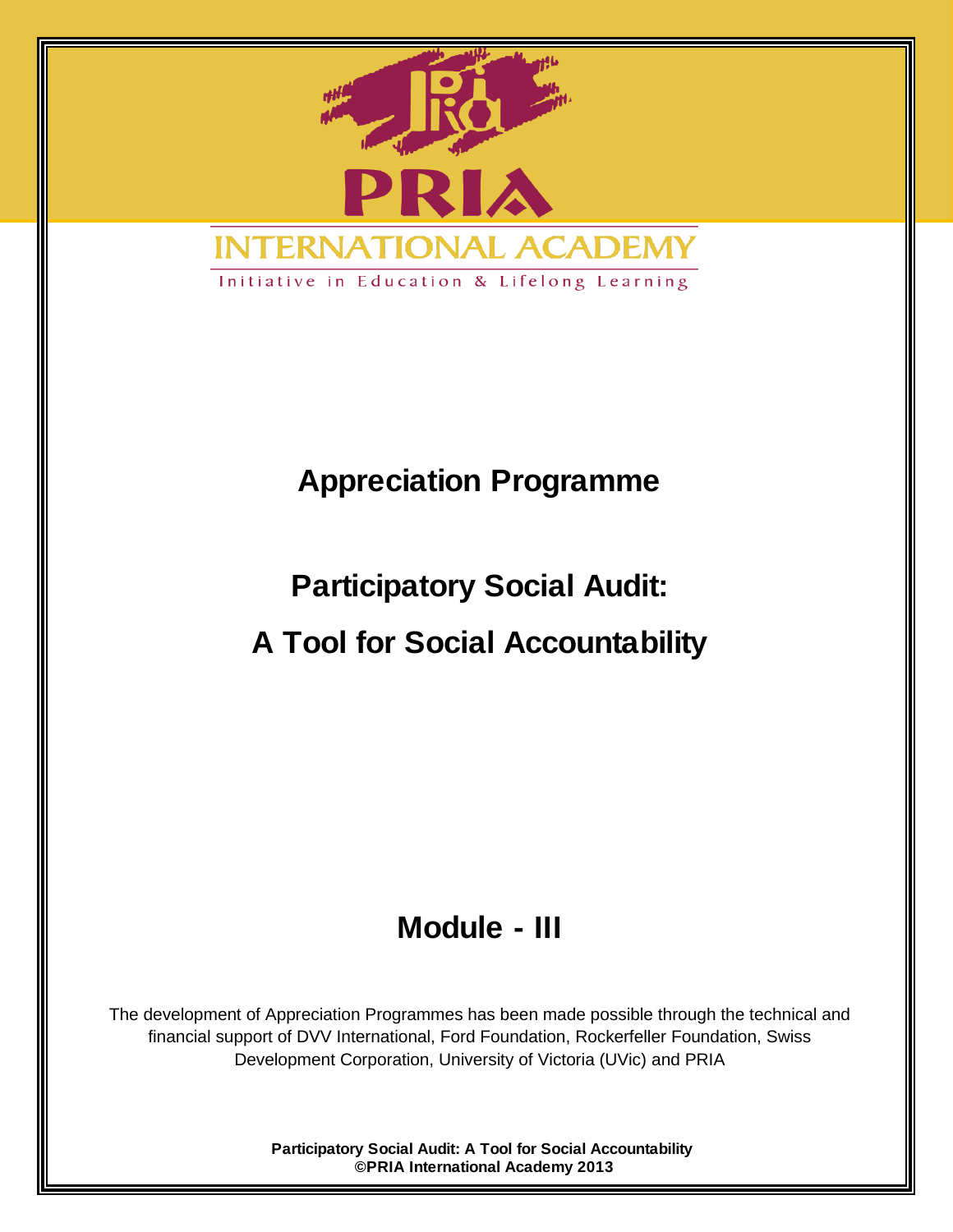## **Table of Contents**

| <b>S. No.</b> | <b>Topic</b>                                                                                        | Pg. No. |
|---------------|-----------------------------------------------------------------------------------------------------|---------|
|               | <b>Introduction And Objectives</b>                                                                  | 3       |
| Unit 1        | <b>Roles And Responsibilities Of Elected Members Of</b><br><b>Local Governments In Social Audit</b> | 4       |
| 1.1           | <b>Before Implementation Of Project</b>                                                             | 5       |
| 1.2           | <b>During Implementation Of Project</b>                                                             | 5       |
| 1.3           | <b>After Implementation Of Project</b>                                                              | 9       |
| Unit 2        | <b>Experiences Of Social Audit And Recent Developments</b>                                          | 11      |
| 2.1           | <b>Social Audit And Urban Development</b>                                                           | 11      |
| 2.2           | <b>Social Audit And Recent Development</b>                                                          | 11      |
|               | <b>Summary</b>                                                                                      | 13      |
|               | <b>References</b>                                                                                   | 14      |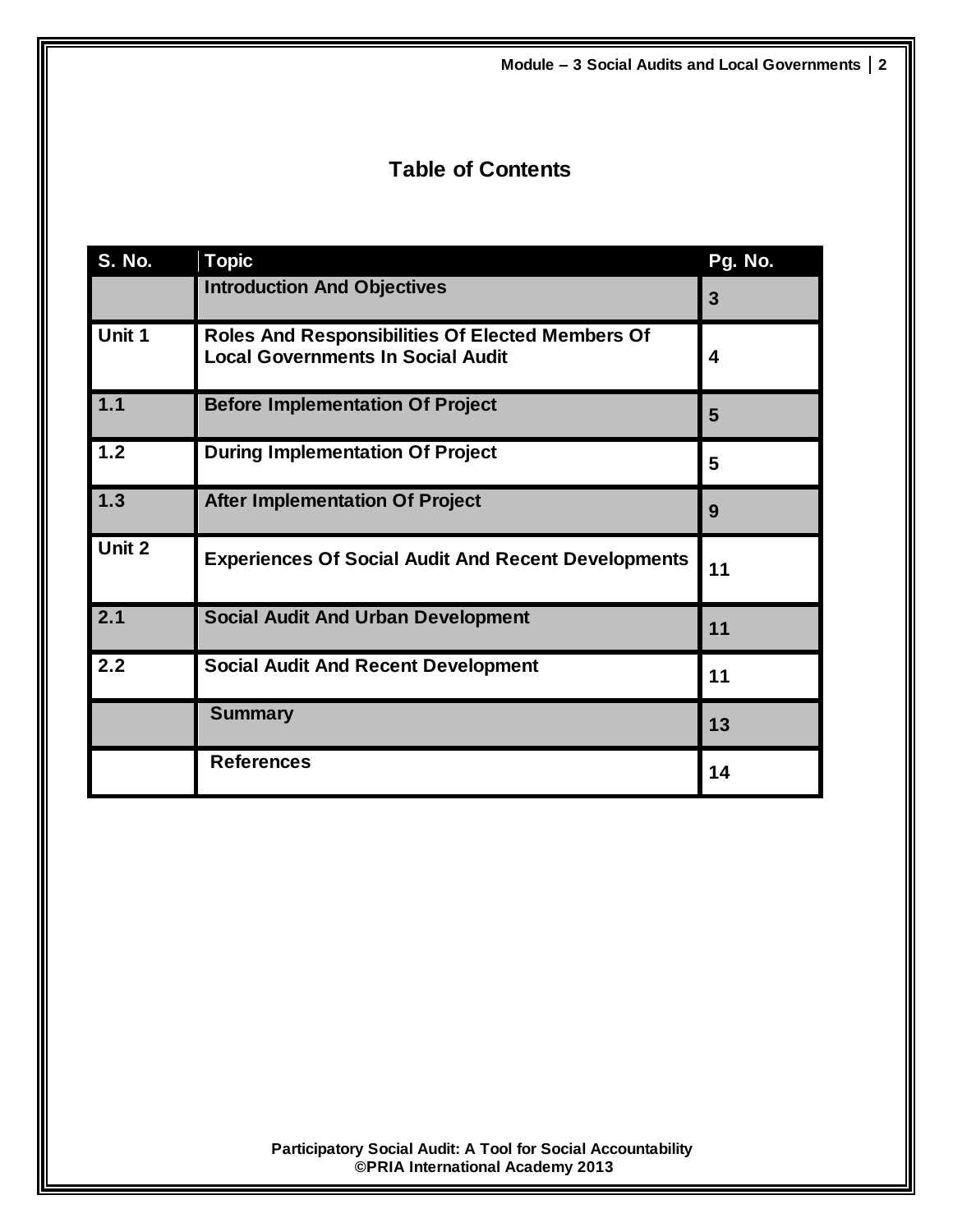## **Introduction And Objectives**

### **Introduction**

Many of the recently launched programmes, like Mahatma Gandhi National Rural Employment Guarantee Scheme (MNREGS), Jawaharlal Nehru National Urban Renewal Mission (JnNURM) in India and the Safe Delivery Incentive Programme (SDIP) in Nepal, provide a central role for social audit. (Ministry of law and justice, 2005). The basic objective of these schemes is to ensure public accountability in the implementation of projects, laws and policies.

The operational guidelines of the MNREGS bestow the responsibility on the *Gram Sabha* to conduct social audit of the schemes, implemented under MNREGS. (Ministry of rural development, June, 2011). Similarly, JnNURM promotes community participation of communities in the development of the urban areas, which prompts the Urban Local Bodies (ULBs) to be transparent and responsible.

#### **Objectives**

This module will help learners to understand:

- Roles and responsibilities of elected members of local governments
- Experiences that are emerging in relation to social audit as a tool
- New areas where the tool of social audit tool has high potential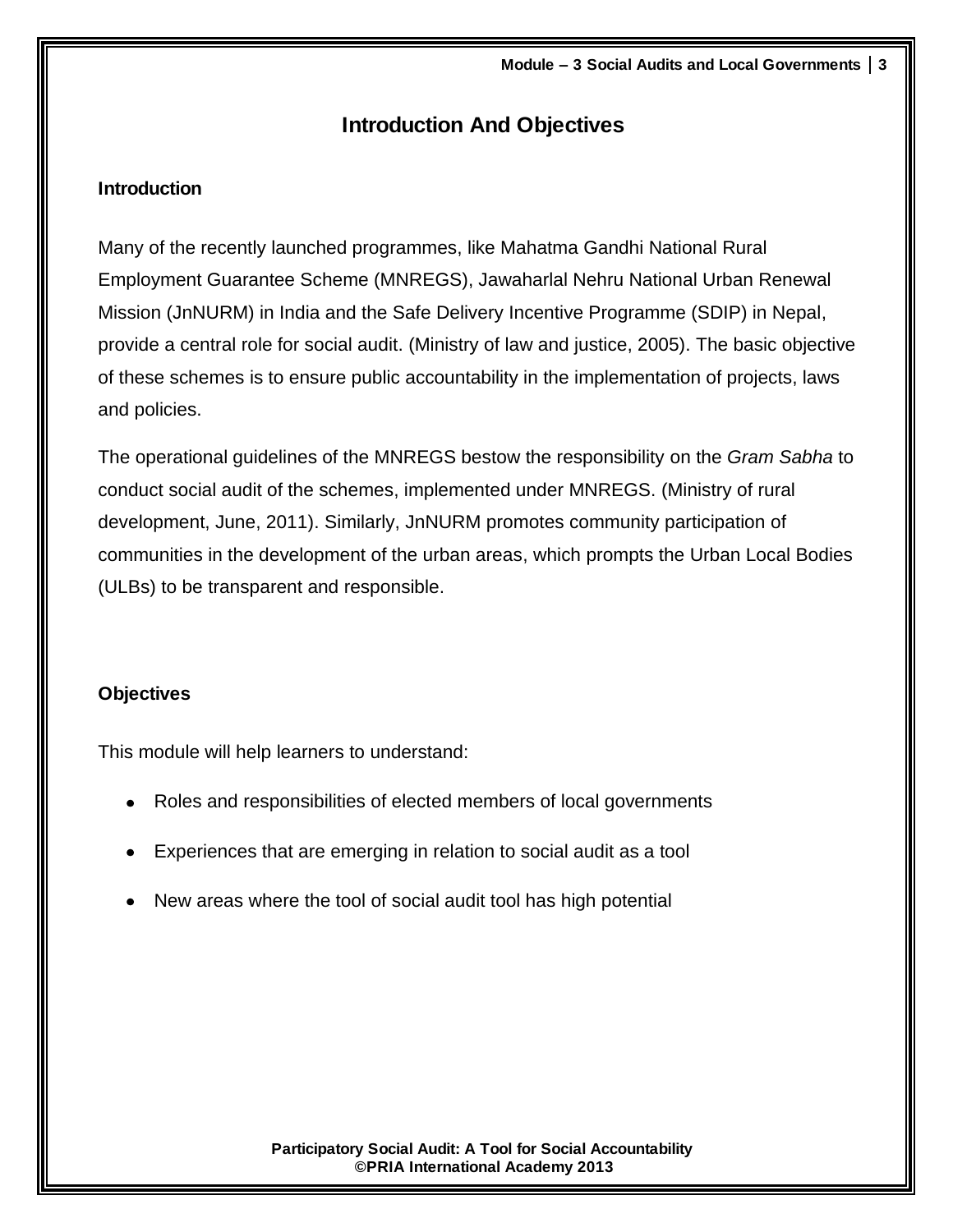## **Unit 1: Roles And Responsibilities Of Elected Members Of Local Governments In Social Audit**

As we have already learnt in the last two modules, social audit is an on-going process, through which potential beneficiaries and other stakeholders in an activity or project are involved at every stage, from the planning of the activity through the implementation, monitoring and down to the evaluation stages. The roles and responsibilities of the elected representatives in a social audit can be categorized as those before, during and after the implementation of a project.

#### **The Small Flat Scheme in Chandigarh (2006)**

Chandigarh Housing Board, Chandigarh (India), with the vision of providing safe and affordable housing to urban poor, formulated the "Chandigarh Small Flat Scheme" in 2006. To identify the extent and number of slum dwellers existing in the city and to allot one room flats to them, on a monthly license-fee basis, a survey was conducted in March 2006.

Infrastructure Development Finance Corporation (IDFC) was requested to conduct the survey. The various aspects covered in this survey were:

- Socio economic profile
- Housing conditions
- Access to facilities and basic amenities
- Willingness to relocate
- Willingness to pay for facilities provided
- Preferences and perceptions, of slum dwellers towards rehabilitation

The biometric survey used in the process helped the agency in preventing duplicity in the identification of the slum dwellers. This system also helped build a permanent database of all existing families living in slums in the city (School of planning and architecture; PRIA, December 2011).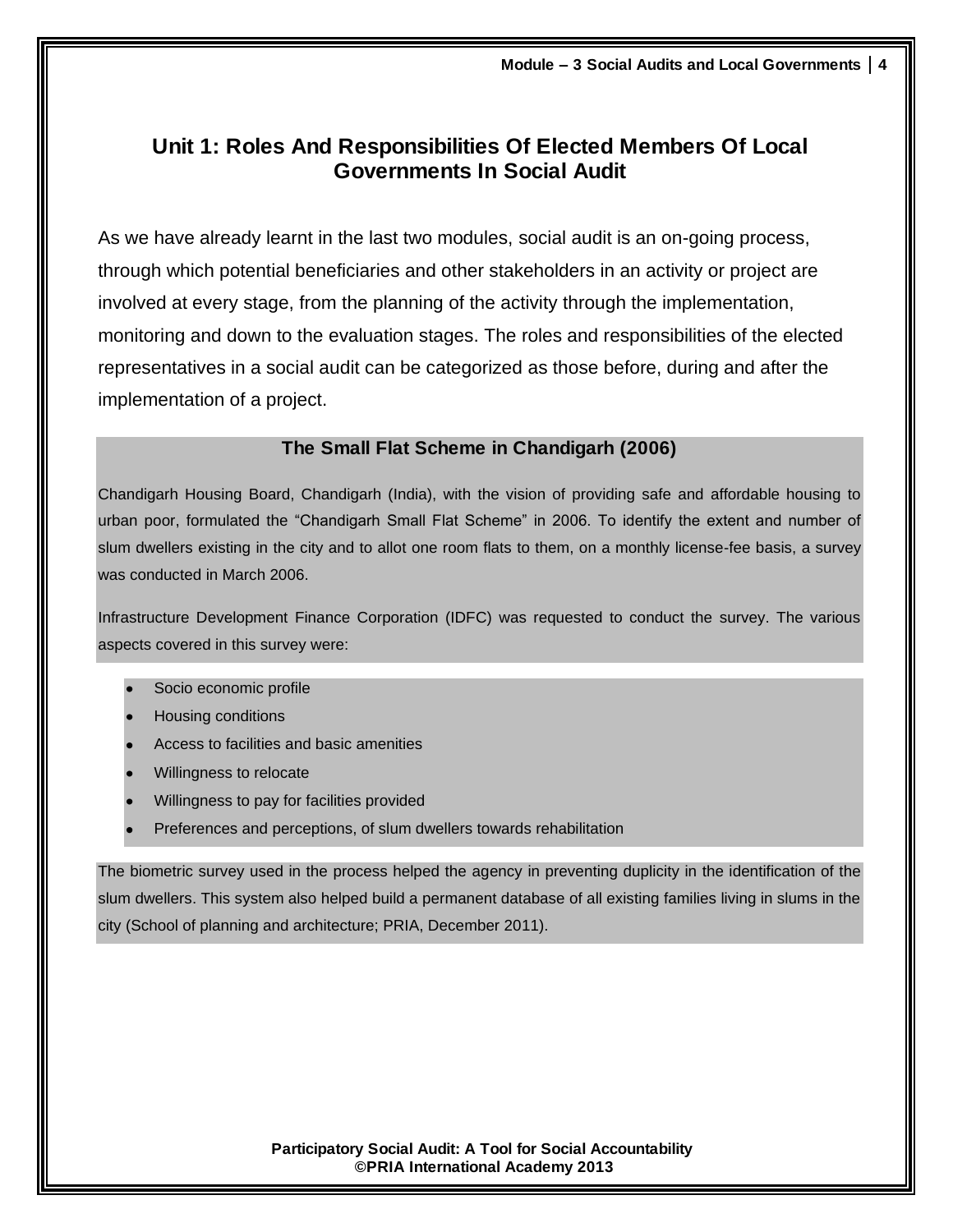## **1.1 Before Implementation Of the Project<sup>1</sup>**

Before the actual implementation of the social audit, it is imperative that local leaders and elected representatives visualise their role in the entire process (PRIA, 2008-09). This includes discussion on the intended benefits of a particular project and planning on how to reach those goals. Meticulous planning is a critical aspect of the successful implementation of any scheme, through which the objectives of employment generation, creation of quality assets etc. are to be achieved. Local governments can take up the responsibility and prepare a portfolio of projects and submit the same to the agency responsible for scrutiny and preliminary approval.

In a scheme like the MNREGS, the onus is on the government and its elected representatives to collect the required information. All information must be carefully scrutinized to avoid malpractices.

## **1.2 During Implementation Of The Project**

Some of the roles and responsibilities of elected representatives during implementation of a project are:

## *1.2.1 Sharing Of Information About The Works*

It is the responsibility of the local government to dispatch information regarding schemes in a timely manner, to the beneficiaries. Having a Citizen Information Board (CIB) with the logo of the scheme/ programme set up with all the essential information, details of work, Schedule of Rates (SoRs), estimates, work status etc. would enhance this process.

 $\overline{\phantom{a}}$  $^1$  The project in this context refers to MNREGS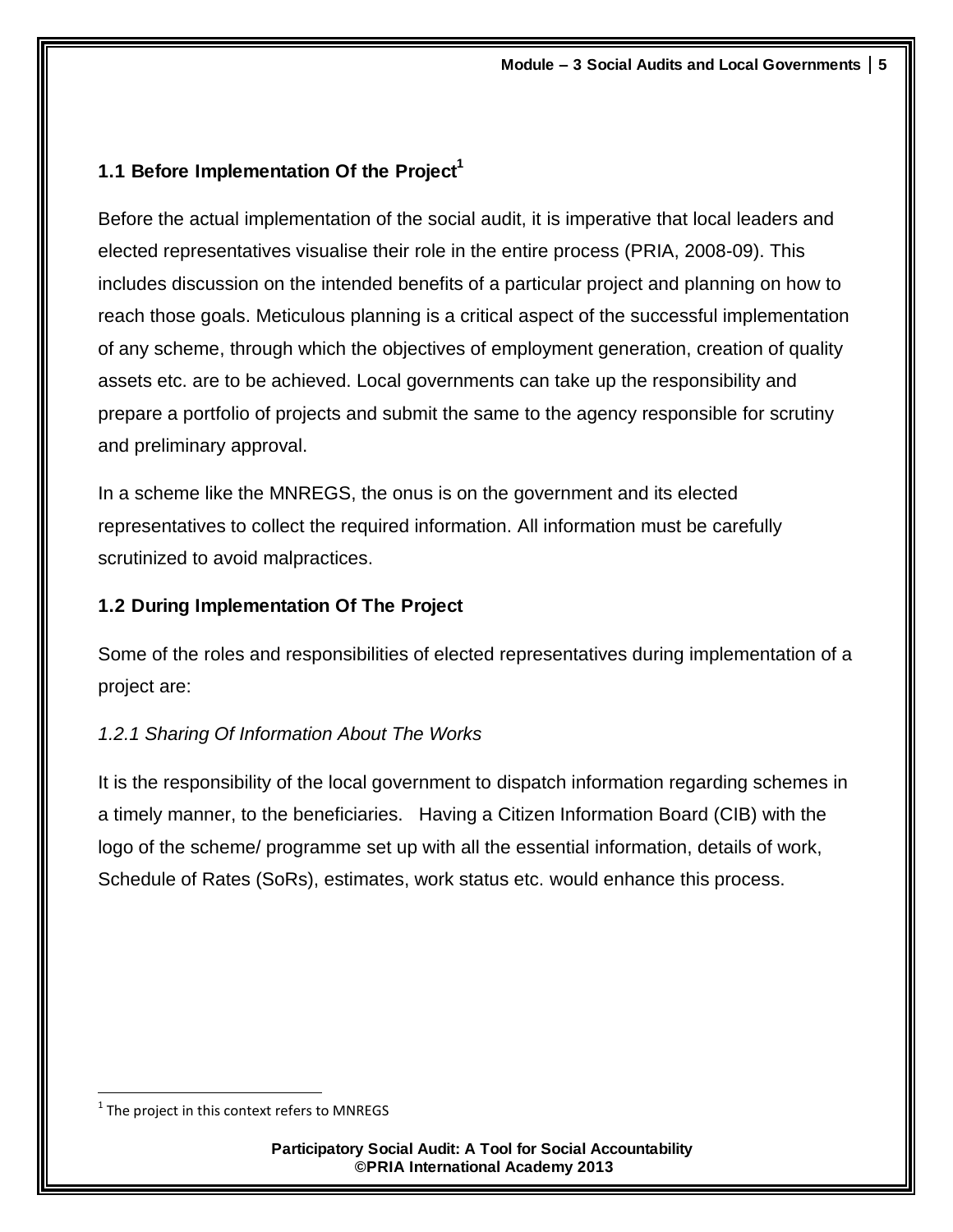### *1.2.2 Maintenance Of Funds*

For the purpose of maintenance of funds, local governments should open a separate bank account. This account should be jointly operated by the head of the local government, regularly reviewed by the other members, to ensure that the money is being used for none other than the purpose for which it was assigned.

For a programme like the MNREGS, the local government must ensure that every person/ institution working under any work scheme gets the minimum wage rates as fixed by the state government. Further, it must be ensured that equal wages are paid to both men and women workers and wages released to every worker within the stipulated period.

## *1.2.3 Formation of Vigilance and Monitoring Committee*

It would be beneficial to form a Vigilance and Monitoring Committee (VMC), for every work sanctioned under a scheme. It is the responsibility of the government to organize meetings of the VMC and provide necessary information.

Learners can assess the type of facilities provided at worksites in their respective countries, under a particular scheme financed and implemented by government agencies.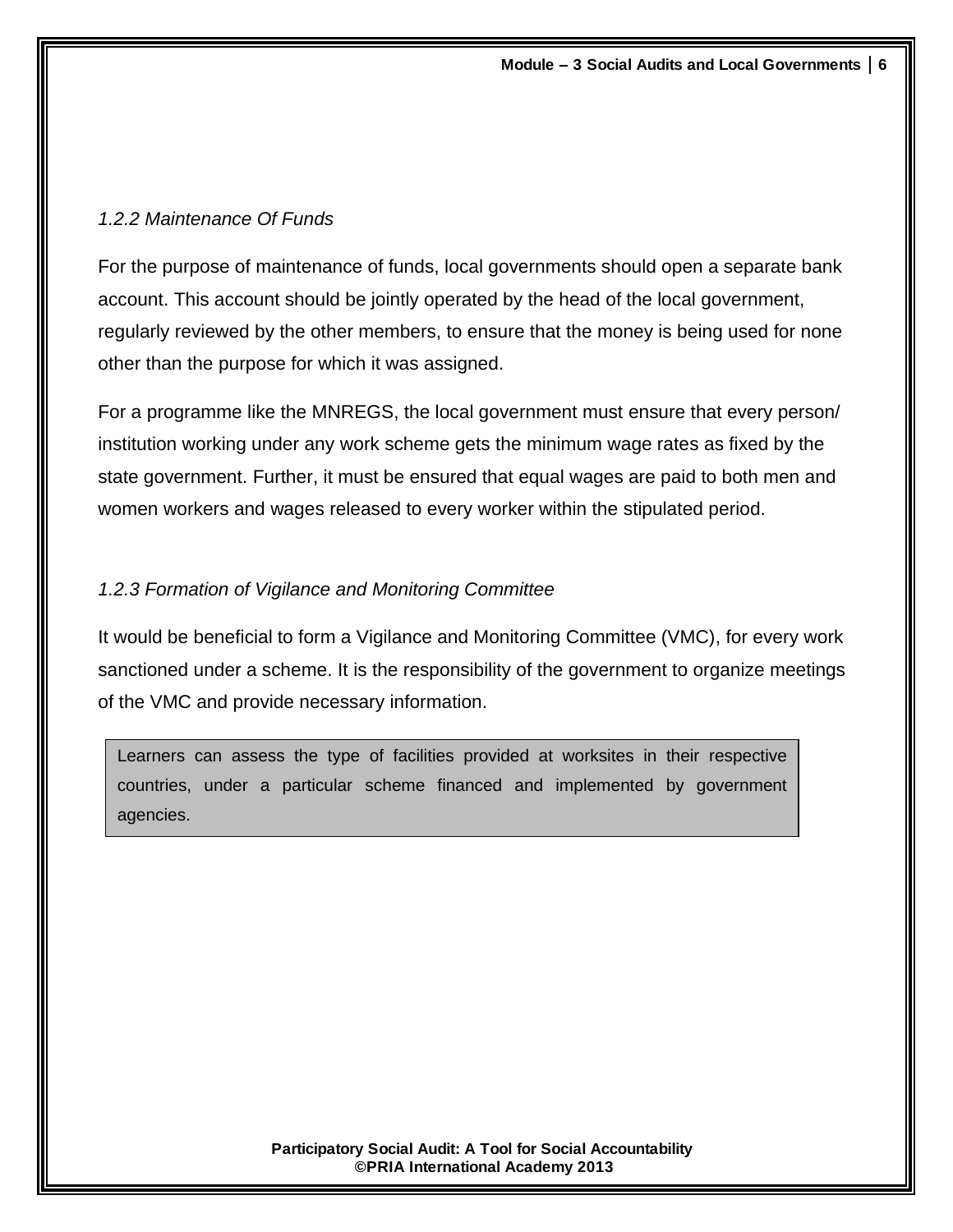## **Issues addressed through social audit during "Urban Development Project, Chandigarh"**

It was during a housing project "Urban Development in Chandigarh", India that it was realised that if checked, the following issues, could ensure quality of the work:

- Quality construction, no signs of cracks in the walls, leakage in roofs or falling of glass panes from windows
- Proper partitions in houses to create rooms, additional electricity points, kitchen slabs, windows in bathroom etc
- Regular supply of potable drinking water
- Facilities like schools, health clinics, and community centres in the vicinity
- A proper system of solid waste management
- Alternative options of livelihood for rehabilitated persons
- Easy access to public transportation
- Common areas and recreation zones
- Establishment of a post occupancy grievance redressal system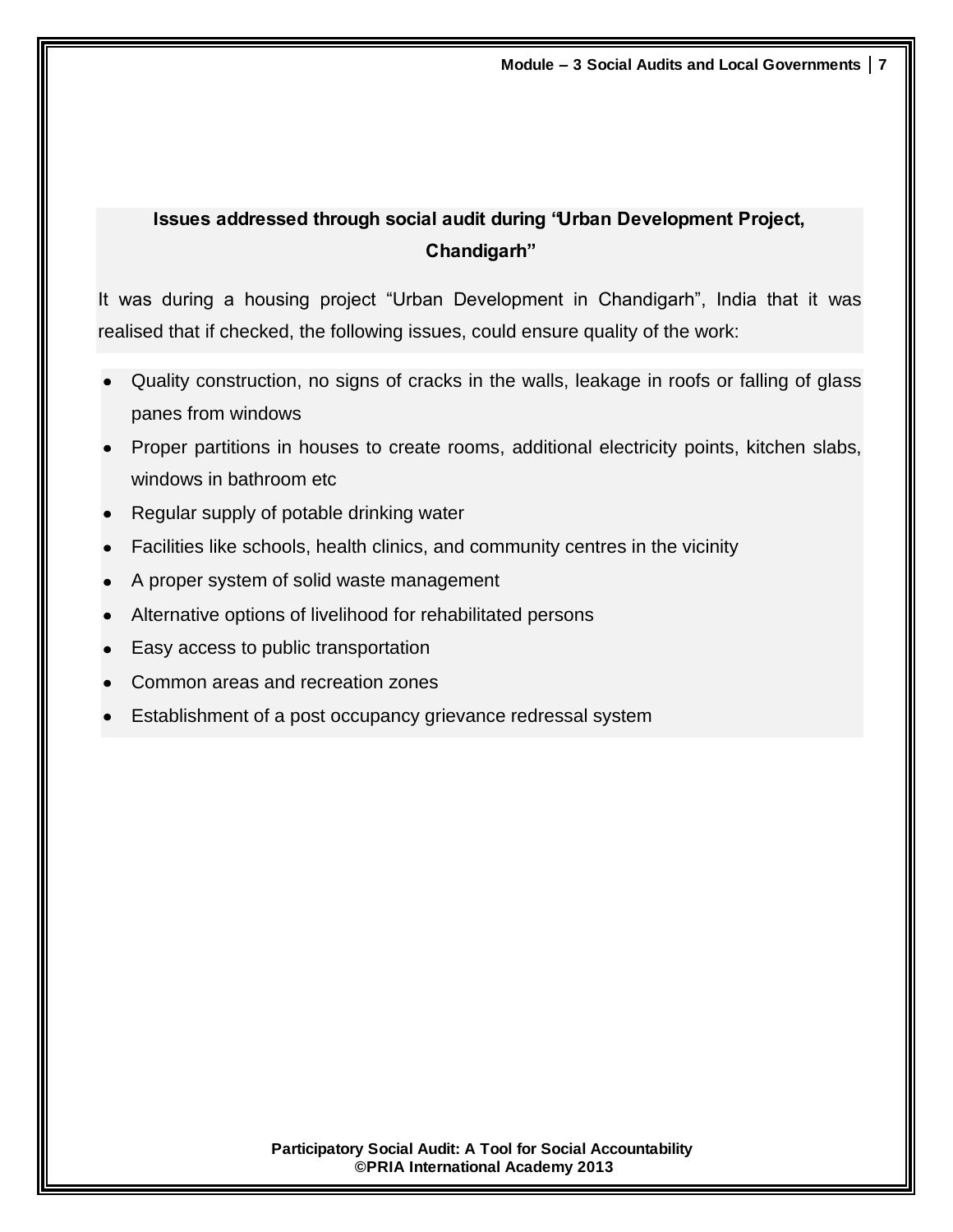## *1.2.4 Maintenance Of Records*

It is the responsibility of the elected representatives of the local government to ensure that the various registers are properly maintained under any particular scheme. A list of documents that must be maintained by the local governments is given below.

### List of Documents

|                | <b>Document</b>            | <b>Contents</b>                                        | Role in the process                     |
|----------------|----------------------------|--------------------------------------------------------|-----------------------------------------|
| $\mathbf{1}$   | Monthly                    | No. of city-wide projects, project cost, funding<br>1) | Selection of settlements                |
|                | Progress                   | shares, no. of approved dwelling units.                |                                         |
|                | Report (MPR)               | Housing units: completed, allotted and under-<br>2)    |                                         |
|                |                            | progress                                               |                                         |
|                |                            | No. of installments (Central/State) received by<br>3)  |                                         |
|                |                            | the corporation in sanctioned projects                 |                                         |
|                |                            | Expenditure incurred in projects for social<br>4)      |                                         |
|                |                            | audit                                                  |                                         |
| $\overline{2}$ | <b>Detailed Project</b>    | Layout Details (Drawings)<br>1)                        | 1. To cover the technical information   |
|                | Reports (DPRs)             | <b>List of Amenities</b><br>2)                         | into JIS (Janta Information System)     |
|                |                            | <b>Building Quality Specifications</b><br>3)           | or Public Information System, so that   |
|                |                            | Costing<br>4)                                          | people themselves can assess and        |
|                |                            |                                                        | analyse the same                        |
|                |                            |                                                        | 2. To assess deviation in approved      |
|                |                            |                                                        | <b>DPRs</b>                             |
| 3              | Beneficiary                | Contains names of people surveyed, with their<br>1)    | 1. To assess criteria for allotment to  |
|                | Lists                      | eligibility criteria and list of documents held        | people                                  |
|                |                            |                                                        | 2. Assessing the level of exclusion and |
|                |                            |                                                        | wrong inclusions while listing          |
| $\overline{4}$ | <b>Allotment Lists</b>     | List of beneficiaries with allotted house<br>1)        | 1. To check whether all eligible        |
|                |                            | numbers                                                | beneficiaries have been included in     |
|                |                            |                                                        | allotment lists                         |
|                |                            |                                                        | 2. Deviation of allotment from          |
|                |                            |                                                        | beneficiaries                           |
| 5              | <b>Notifications &amp;</b> | Notifications and regulations, regarding<br>1)         | 1. To understand process of             |
|                | Regulations                | beneficiary selection.                                 | beneficiary selection                   |
|                |                            | Other implementation related documents, like<br>(2)    | 2. State initiatives and provisions for |
|                |                            | waiver of stamp duties, beneficiary share etc.         | smooth implementation                   |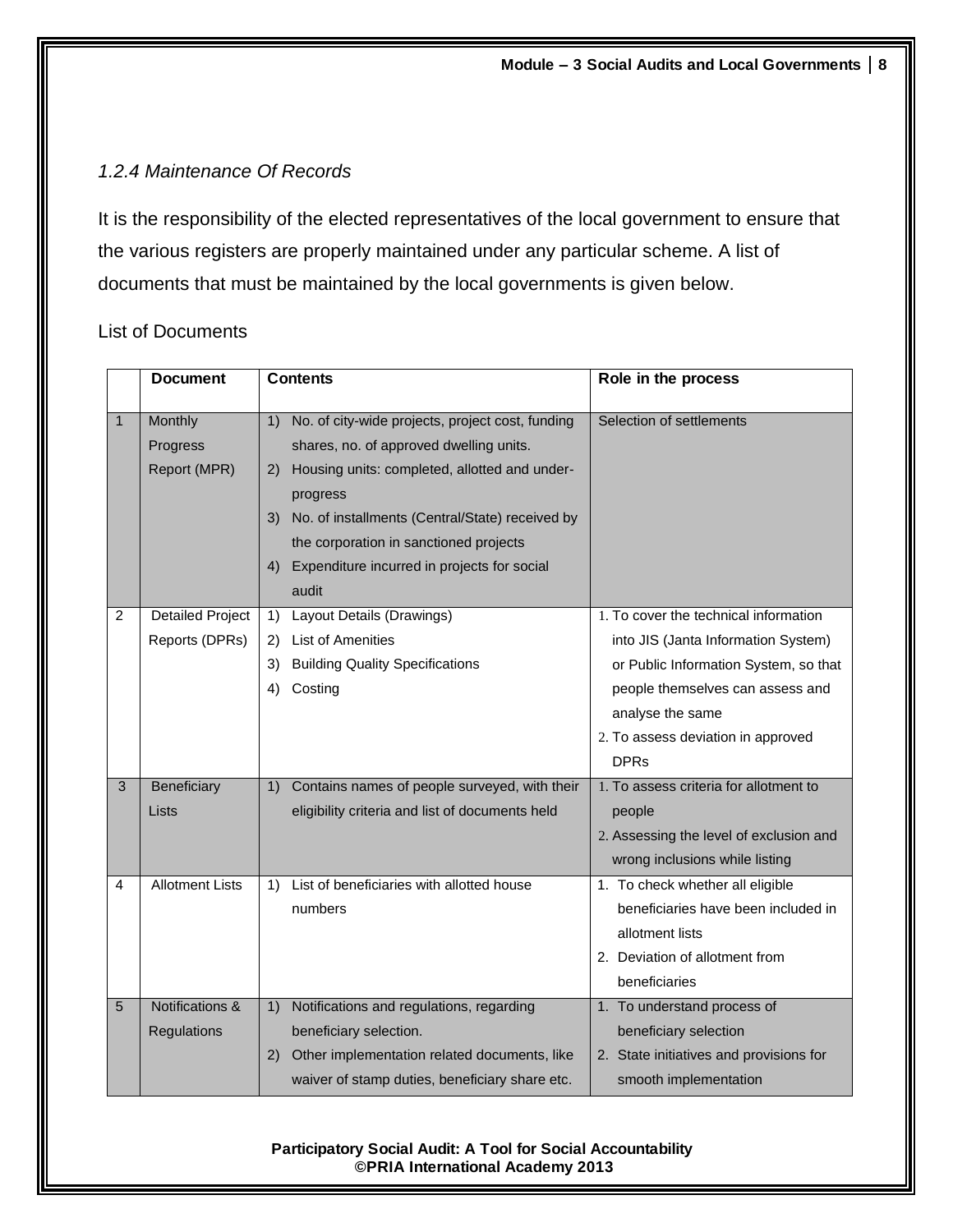## **1.3 After Implementation Of Project**

The roles and responsibilities of elected representatives after the completion of a project can be categorized as follows:

## *1.3.1 Maintenance of Assets created after a project*

In any infrastructure development scheme, it is intended that after its implementation, there would be certain assets created at the local level. Sustainability of these assets depends upon high quality of work and regular maintenance of the assets after construction. This has to be ensured by the local representatives, with the support of the local people.

## *1.3.2 Organising Social Audits*

It is the responsibility of the local government to organise community meetings and conduct social audit.

### *1.3.3 Social Audit: A Continuous Process*

During the meetings, it would be the responsibility of local governments to provide all relevant documents including the muster rolls, bills, vouchers, measurement books, copies of sanction orders and other related books of accounts and papers, to the community people conducting the social audit. In a broader sense, social audit may be regarded as a means of promoting consultation, transparency, accountability and grievance redressal (Centre for good governance, 2005).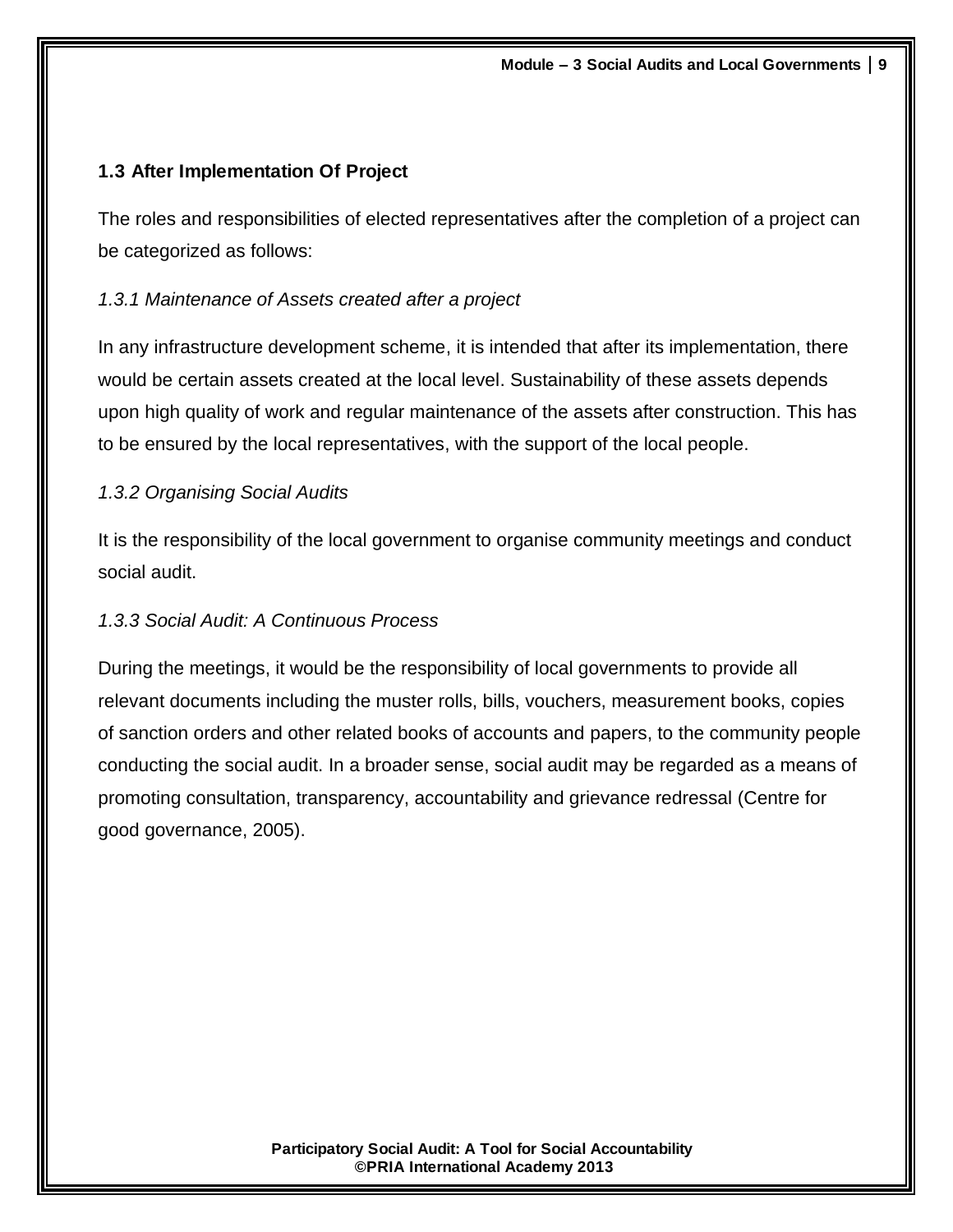#### **Social Audit of WEMA Project**

The Water Efficient Maize for Africa (WEMA) project seeks to bring royalty-free, drought-resistant maize varieties to five African countries (Kenya, Mozambique, South Africa, Tanzania and Uganda), by 2018. In doing so, WEMA faces issues of public trust that are uniquely associated with complex public-private partnerships (PPPs) that involve the development of genetically modified (GM) crops. There are ethical and commercialization concerns related to past behaviour of biotechnology companies, and well-known social and cultural sensitivities surrounding GM crops. Such concerns lead to diminished trust on the part of stakeholders and the public, and could pose a significant barrier to the achievement of WEMA's humanitarian goals.

The Ethical, Social, Cultural and Commercialization (ESC2) Program at the McLaughlin-Rotman Centre for Global Health (MRC), University Health Network and University of Toronto conducted a second annual independent social audit of the WEMA project in 2010. The goal of this process was to help foster improved management practices, accountability and transparency, which in turn would help to build trust among the partners in the WEMA project, and between WEMA and the public.

One hundred interviews were conducted across five WEMA countries, keeping a focus on ESC2 issues in the WEMA project. Key documents, project meetings and interaction of project staff were reviewed.

During the sharing of the social audit report, stakeholders acknowledged the technical research and human capacity created throughout the development of WEMA seed, with hands-on training and funding to the scientific community. During the process, stakeholders requested to enhance capacity-building efforts for improvement of the National Agriculture Research System (NARS). Stakeholders in all five WEMA countries also commented on the limited human resource capacity of the NARS (University Health Network and University of Toronto , 2011).

Learners can assess and explore the various mechanisms available in their countries to conduct social audits in sectors like primary education, primary health, and drinking water.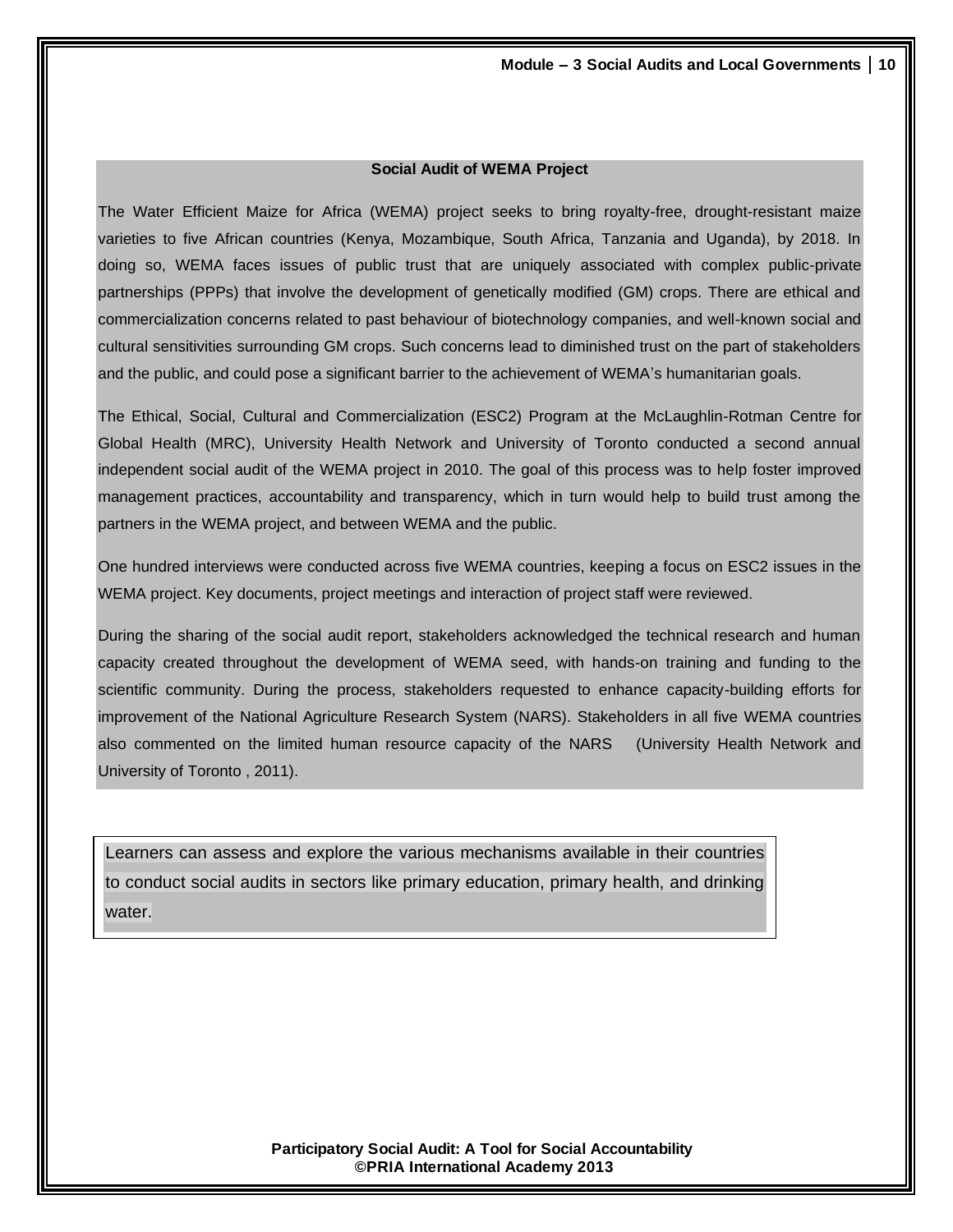## **Unit 2: Experiences of social audit and recent developments**

Large-scale irregularities in the process of beneficiary selection and allotment of their entitlements have raised issues on the lack of social accountability. Regulatory audits have been found incapable of addressing issues of forced evictions, absence of proper allotment list, missing names in beneficiary list etc.

## **2.1 Social Audit And Urban Development**

The recent surge in urban population has demanded better mechanisms to ensure transparency in infrastructure development schemes. (Government of India) Right To Information (RTI) Citizen Charter, mandatory social audit under MNREGS etc. are among these mechanisms. Plans to incorporate social auditing in schemes like Basic Services to Urban Poor (BSUP) and the Integrated Housing and Slum Development Programme (IHSDP) is underway (CUE-CEPT; Unnati; Samarthan, June 2011).

### **2.2 Social Audit And Recent Developments**

Several countries are using social audit as a tool for bringing transparency and ensuring accountability in public authorities. Article 39 of the Bangladeshi constitution entitles its citizens to know details of public expenditure. However, democratic institutions like the election commission, political parties, different parliamentary committees for overseeing monetary and public expenditure, Anti-Corruption Commission and other statutory mechanisms still need restructuring.

In Uganda, a Public Expenditure Tracking Survey conducted in 1995 helped increase enrolment of students in schools.

The Mahatma Gandhi National Employment Guarantee Audit of Schemes Rules 2011 mandates state governments to submit a summary of the social audits to the Comptroller Auditor General (CAG) of India.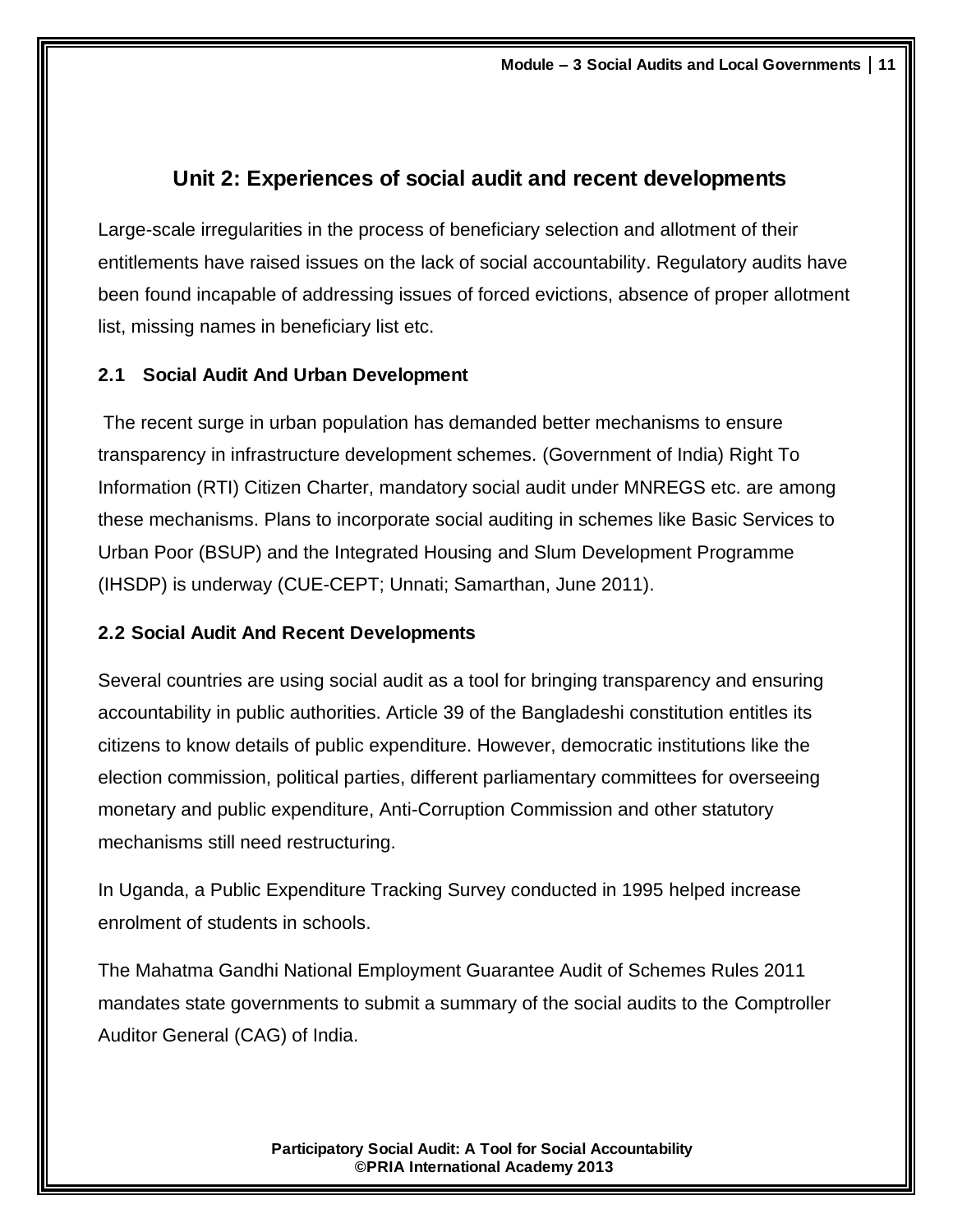However, as different agencies are using different types of audit and in different ways, there is an issue of standardisation of the audit process. In a programme organised by the Office of the Comptroller and Auditor General of India, in 2012, it was highlighted that it is very challenging for the Office to summarise all the audit reports, as they are conducted in different ways and also very high in numbers.

#### **Social Audit in Health Sector Programme of Nepal**

As a new, more democratic political era opens in Nepal, the demand for greater citizen participation and improvement governance is growing. Government and civil society alike are pushing for more transparent and accountable systems and social accountability tools like social audits, are being introduced.

Over the past two years, the Department of Health Services (DOHS) has begun implementing two different social audit approaches and guidelines. The first (linked to the Aama Programme formerly the Safe Delivery Incentive Programme) is developed by the Family Health Division of Ministry of Health and Population (MoHP). The second one takes a broader look at health service provision, developed by the Management Division, with a view to harmonise social auditing in Nepal's public health sector. The Primary Health Care Revitalisation Division led a review of these different approaches is being used in the health and social sectors, while drawing on the experience of the South Asian region (NHSSP, 2011).

Learners can find out that what all are the latest developments that are taking place in their countries for promotion of social audit at the local level.

To maximize the potential and strengthen the process of social audits, the state has to undertake capacity building of local governments. A successful social audit can only be done with active cooperation between the government and civil society organisations, with adequate financial and human resources.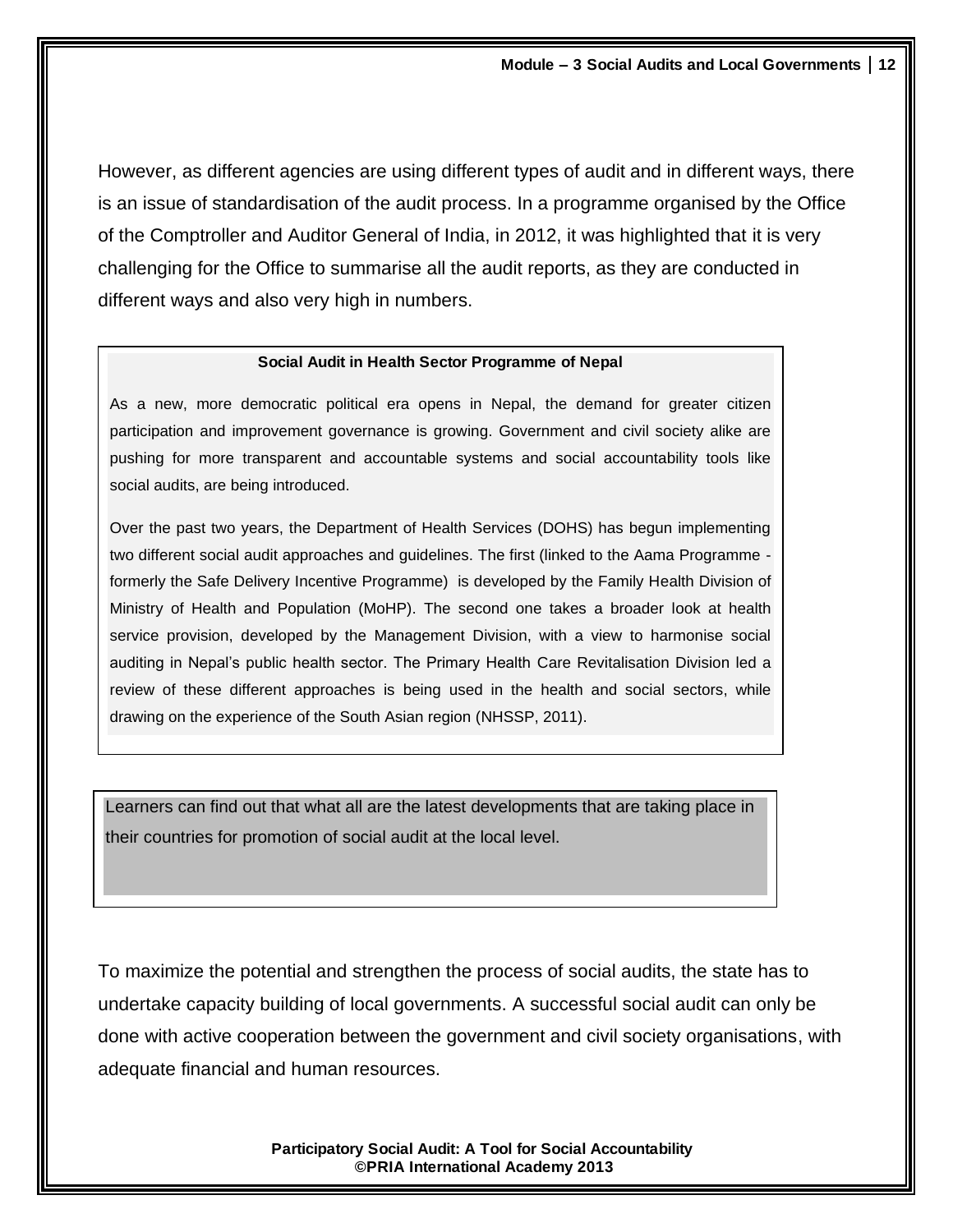#### **Summary**

The Module deals with the roles governments and elected representatives play in the process of social audit. This implies strict vigilance throughout its implementation and active participation in ensuring that the process takes place systematically.

The authorities have various responsibilities before, during and after the implementation of projects. These include formation of Vigilance and Monitoring Committees (VMCs), efficient dispatch of information, maintenance of funds and assets created after the project, maintenance of records etc.

The experience from the recent past has shown that rapid urbanization has raised issues regarding transparency. Social audits have thus become a mechanism for efficient service delivery for the government. The RTI, mandatory social audit under the MNREGS etc. are all examples of steps that the Indian government has taken to meet these new expectations.